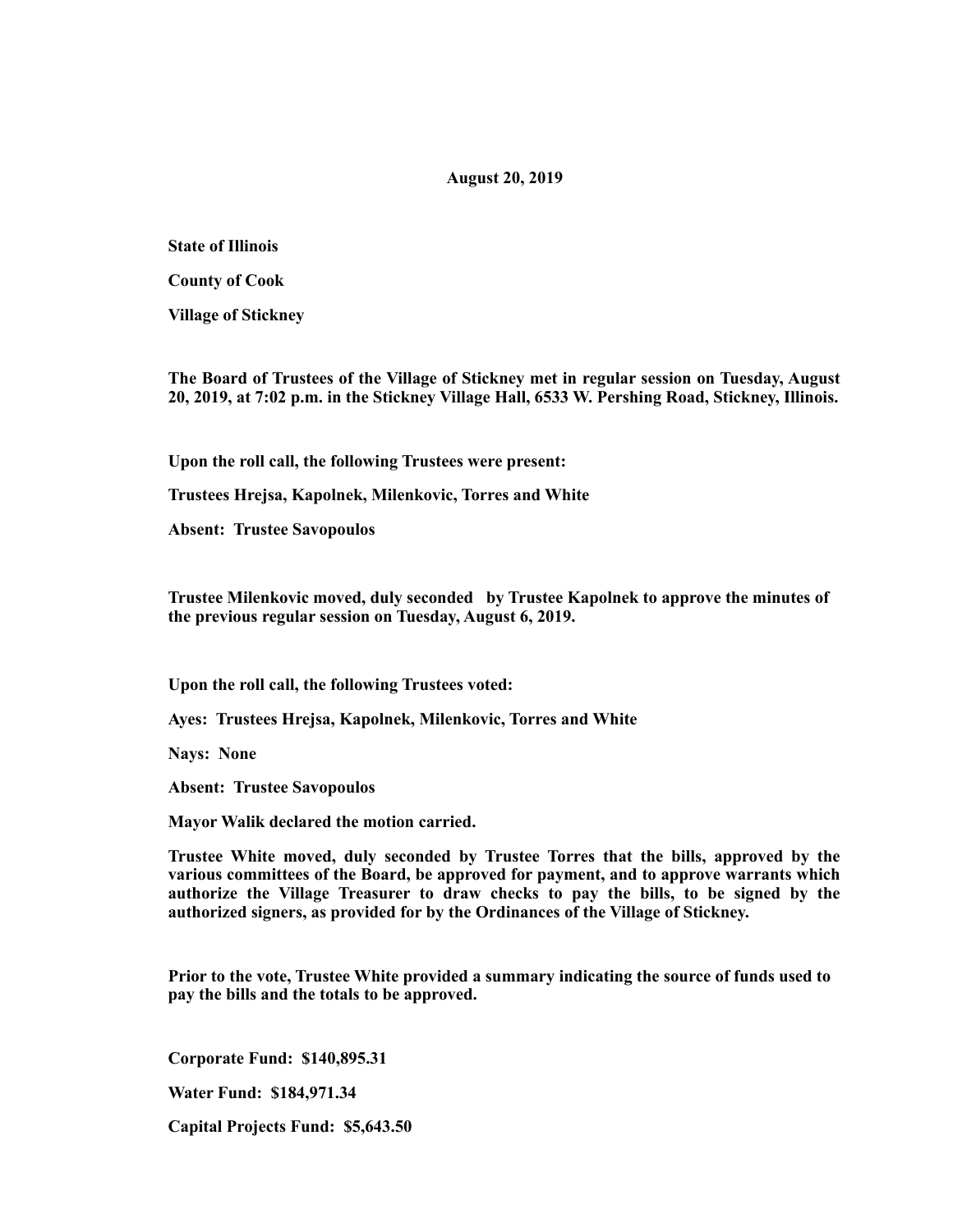**Subtotal: \$331,510.15** 

**General Fund Payroll: \$182,308.69** 

**Water Fund Payroll: \$10,670.40** 

**Subtotal: \$192,979.09** 

**Total to be approved by Village Trustees: \$524,489.24** 

**Upon the roll call, the following Trustees voted:** 

**Ayes: Trustee Hrejsa, Kapolnek, Milenkovic,Torres and White** 

**Nays: None** 

**Absent: Trustee Savopoulos** 

**Mayor Walik declared the motion carried.** 

### **Page 2**

**At this time Vaughn Kuerschner from Waste Management was introduced. He was at our meeting to introduce a safety video that was produced in Stickney for their drivers with the help of Officer Will Dooley and Deputy Chief Rich Jaczak. We were told that safety is their top priority. Safety is critical. Their moto is "Mission 2 Zero". Zero accidents and Zero injuries. This year their theme was Super Heroes battling traffic. Mr. Kuerschner thanked Deputy Chief Rich Jaczak and Officer Dooley for their help in producing this film. The movie was shot in Stickney with the help of Super Hero actors and Officer Dooley stopping them for running a traffic stop sign.** 

**Trustee Milenkovic moved, duly seconded by Trustee Kapolnek to pass and approve Ordinance 2019-12, "An Ordinance Amending Chapter 42, Article V of the Municipal Code Regarding Rat Control and Abatement for the Village of Stickney, County of Cook, State of Illinois"** 

**Upon the roll call, the following Trustees voted:** 

**Ayes: Trustee Hrejsa, Kapolnek, Milenkovic, Torres and White** 

**Nays: None** 

**Absent: Trustee Savopoulos** 

**Mayor Walik declared the motion carried.** 

**Prior to the vote, Village of Stickney Attorney Mike Del Galdo directed people to turn to page 4 of this ordinance Section 42-369 to correct an error. Attorney Del Galdo said, "The motion is to pass and approve Ordinance 2019-12 as orally amended to include the change in Sec. 42-369 to change the inches to 18 from 12."** 

**Trustee Hrejsa moved, duly seconded by Trustee Kapolnek to approve a block party for September 7, 2019 on the 4400 block of Grove.** 

**Upon the roll call, the following Trustees voted:**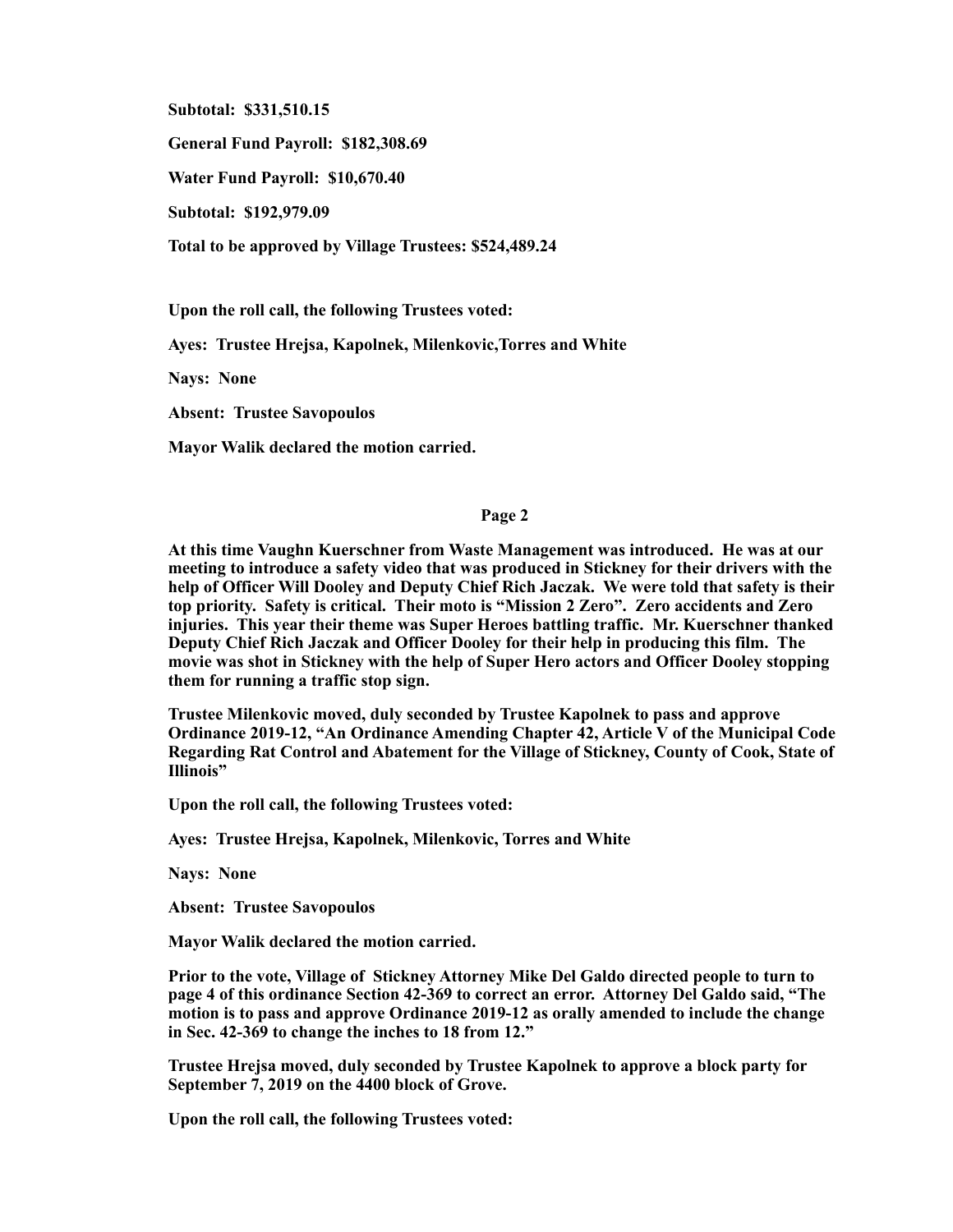**Ayes: Trustee Hrejsa, Kapolnek, Milenkovic, Torres and White** 

**Nays: None** 

**Absent: Trustee Savopoulos** 

**Mayor Walik declared the motion carried.** 

**MAYOR'S REPORT: Mayor Walik reminded people that Com Ed will be out trimming trees. He thanked Public Works for trimming trees and bushes and cleaning up in the areas around the schools. He noted that the lines in the street were painted. The Mayor now directed people to watch the video screen where Deputy Police Chief Jaczak showed the before and after views of the new LED lights on the Village Hall.** 

**CLERK'S REPORT: Clerk McAdams read information pertinent to the Census 2020.** 

## **TRUSTEE REPORTS:**

**Trustee White: He reminded people that garbage pickup will be delayed one day due to Labor Day on September 2. He mentioned that the portion the Village had to pay for the new LED lighting will be recouped in two years in savings. We got most of that money in the form of a grant. The trustee then referred to two scams. Trustee Kapolnek received a phone call from Social Security. The local dentist received a fax asking for money. He warned people not to let people in their house. Call the police.** 

# **Page 3**

**Trustee Milenkovic reminded people of the Waste Management paper shredding event on Saturday, August 24, at 9:00 to noon, at the pavilion on Ridgeland and 41st.** 

**Trustee Kapolnek told us that St. Pius X bingo starts on September 7. Stickney Family Day bingo is 2:00 to 4:00 on September 1.** 

#### **DEPARTMENT REPORTS:**

**Deputy Police Chief Rich Jaczak: Addressed the importance of the Census response. He explained that our dispatch center closed a couple of months ago based on population. If our population wasn't 25,000 we would have to shut down. There was a town up north that had 24,800 population and they had to merge. He warned that there is speculation that lawmakers could change the laws to change the 25,000 to 100,000 or more. As of 2010 Cicero falls just short of that. It is very important to get out there and get counted. People are scared. The clerk referred people to her last newsletter article. The government is explaining that they will use various means to find out the count.** 

**Police Chief Dan Babich assured people that the Cicero dispatch has had very few minor glitches. Each glitch has been handled and resolved quickly. The best part of this day was our truck enforcement officer brought in an arrest for \$16,000. He got a truck that was carrying clay, dirt and concrete. He knew that by the way the truck was moving that the thing was heavy. It was the end of the day and they probably pushed their luck with this heavy load. We were also told that there have been many traffic stops in the Village. There**